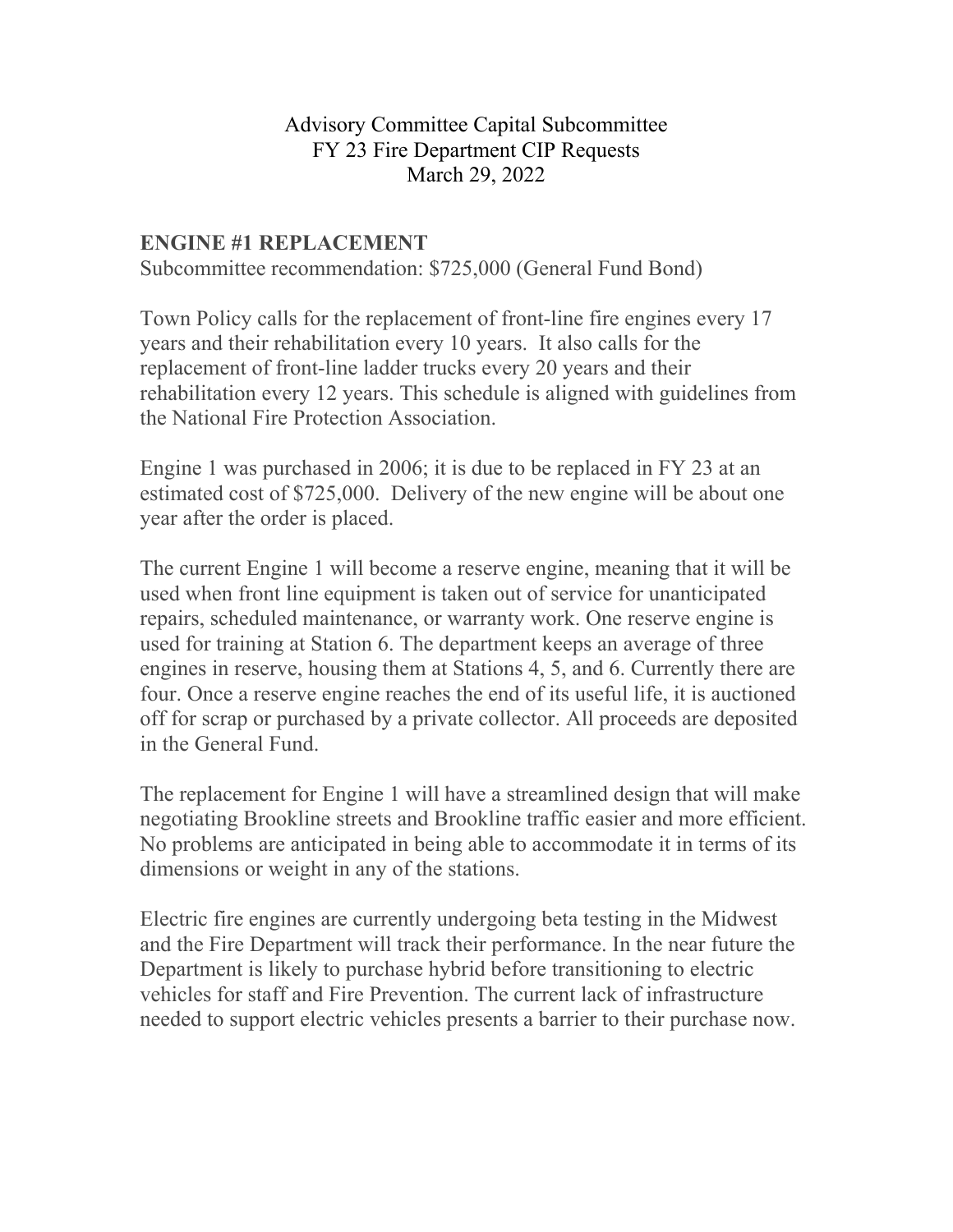## **FIRE STATION RENOVATIONS**

Subcommittee Recommendation: Request Select Board to place on the November Ballot as a Debt Exclusion Question

The Fire Station Renovations Project is currently estimated to cost \$60,000,000, an amount that includes soft costs (architectural and engineering services, commissioning, and OPM services) totaling approximately 17.5% of the project costs; construction costs; contingency; and additional features to make the stations "Net Zero Ready."

There are five fire stations in Brookline: Station 1 (Washington Street and Route 9); Station 4 (Route 9 and Reservoir Road); Station 5 (Babcock Street); Station 6 (Hammond Street); and Station 7 (Washington Square). Each station provides living, cooking, and sleeping quarters as well as administrative office space. Depending on the station, there can be between 4-5 personnel and 9-11 personnel (with or without 2-3 paramedics) occupying a station at any given time.

In 2013, a study with schematic designs was undertaken by CBI Consulting, Inc. CBI focused on the conditions of four of the stations (Station 5 on Babcock Street was not part of the study) and what would be needed to maintain the integrity of the floors and the buildings themselves to accommodate newer, larger fire equipment The report also included recommendations for the HVAC systems, generators, lighting, and life safety as well as mechanical, electrical, plumbing (MEP) systems.

Shortly after MEP work began, additional funding was requested for the industrial cleaning of the firehouses and reconfiguration of their spaces to mitigate potential environmental hazards in the stations and to address the growing concern with cancer-related illnesses in the fire service.

Existing funds in a special appropriations account were used to engage the engineering firm of GGD to produce a study that included an environmental zoning analysis; review of various code requirements and potential code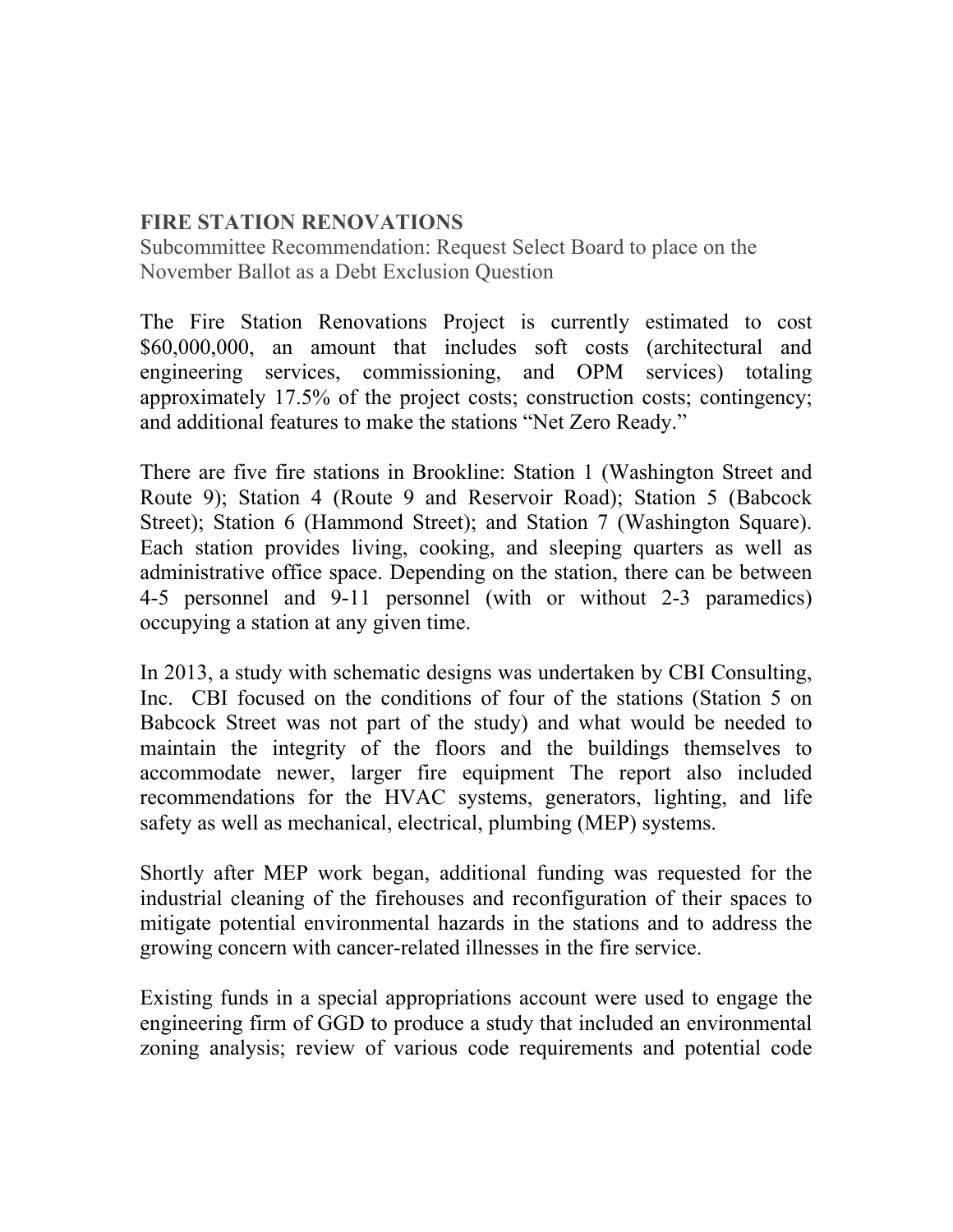issues impacting future renovations of the fire stations; an existing conditions report on fire safety, plumbing, water, natural gas, and compressed air systems; and cost estimates.

The report recommended implementing environmental zone updates, including the installation of gasketed doors and relocation of equipment. Heavy emphasis was placed on the installation of enhanced HVAC equipment to create pressurized controls between working and living spaces and to create zones along with the implementation of enhanced policy and procedural decontamination standards and habits.

GGD was also asked to address the long overlooked and long overdue need to integrate and accommodate female firefighters and to create equitable spaces for men and women with specific focus on privacy equity in bathroom and changing facilities. Two additional requests included reviewing male and female "bunks" from a logistics standpoint and installing lactation spaces.

Subsequent discussions among members of the Fire and Building Departments and GGD led to the conclusion that Station 5, although built in 1965 and therefore the "newest" of the five stations, did not lend itself to renovations, and that spending in excess of \$3 million dollars for renovations would still not result in a building that would have parity with the other stations once they were upgraded. The floor plan of Station 5 has little flexibility; the kitchen is too small; the structure is built on slab and therefore lacks a basement, (making HVAC renovations more difficult); and there is no second floor on which to locate sleeping quarters to distance them from the apparatus bay.

At the request of the Building Department, GGD has studied and recently submitted recommendations to make the new Station 5 and the renovated stations as "Net Zero Ready" as practicable with high performance building envelopes designed to reduce heating loads, low electrical lighting loads, geothermal (where possible) HVAC systems that operate with maximum energy efficiency, and the addition of as many photovoltaic arrays as possible on each site. This work is estimated to cost \$10 million, a figure that includes soft costs. The goal is to renovate existing stations to have an Energy Use Intensity (EUI) rating of 35 and to design and build a new Station 5 with an EUI rating of 25.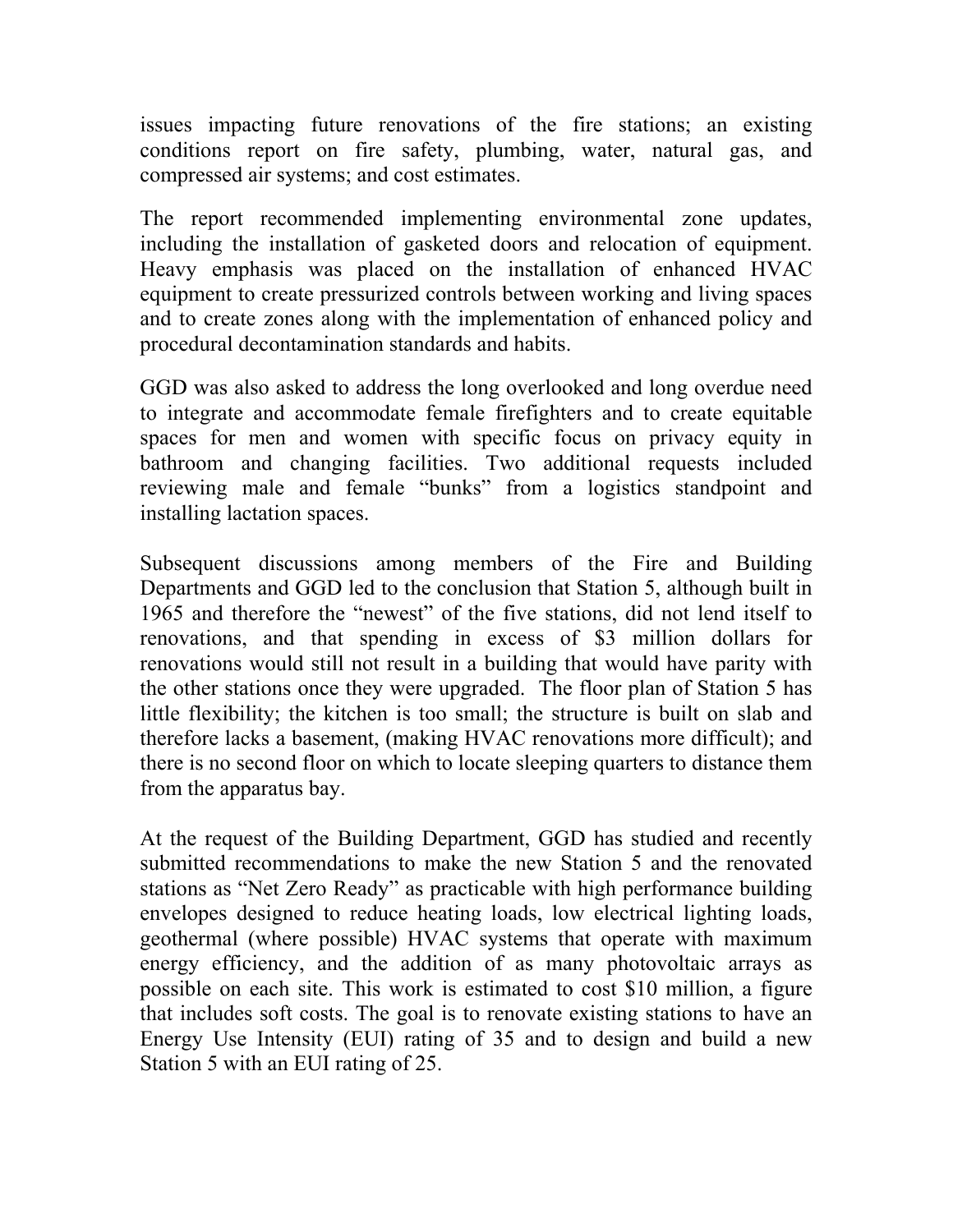The renovation of each station is currently estimated to take between 8-18 months, depending on the size and complexity of the project, with each station vacated during the renovation. The apparatus and personnel from the affected station would be temporarily reassigned. It is a project that involves considerable logistical planning, which is already underway.

The entire project is expected to take place over a five to seven year period and could be undertaken with one bid for the entire project or with one bid for the new building and one bid for rehabbing the other four.

Questions were raised about the Net Zero Ready measures and whether (and by whom) an analysis of the embodied carbon in the existing Station 5 should be undertaken. The Subcommittee and Zero Energy Advisory Committee members Werner Lohe and Kathleen Scanlon also discussed whether/how much additional funding in operating dollars will be necessary to achieve Net Zero status for all stations.

Because there is insufficient money for design development at this time, it has not been possible to undertake a life cycle cost analysis and energy modeling for the project. Such analysis and modeling will be possible during the schematic design phase. As a result, the energy consumption of the buildings cannot be estimated at this time and therefore the delta in cost per kilowatt hour between the fully Green option that achieves Net Zero versus the conventional option (that would not achieve Net Zero) is not known at the time.

Although the eventual cost of making the stations Net Zero has not been determined, based on the discussion at the hearing and the recommendations of GGD, subcommittee members concurred that \$60 million would be sufficient to meet the Fire Department's programmatic needs and goals and to make the fire stations Net Zero Ready.

By a unanimous vote of 5-0, the Subcommittee recommended that the Select Board be asked to place the Fire Stations Project on the November ballot as a Debt Exclusion question. Should voters support the project, a motion under the November 2022 Town Meeting warrant article for bonding authorization could include the condition that after the schematic design